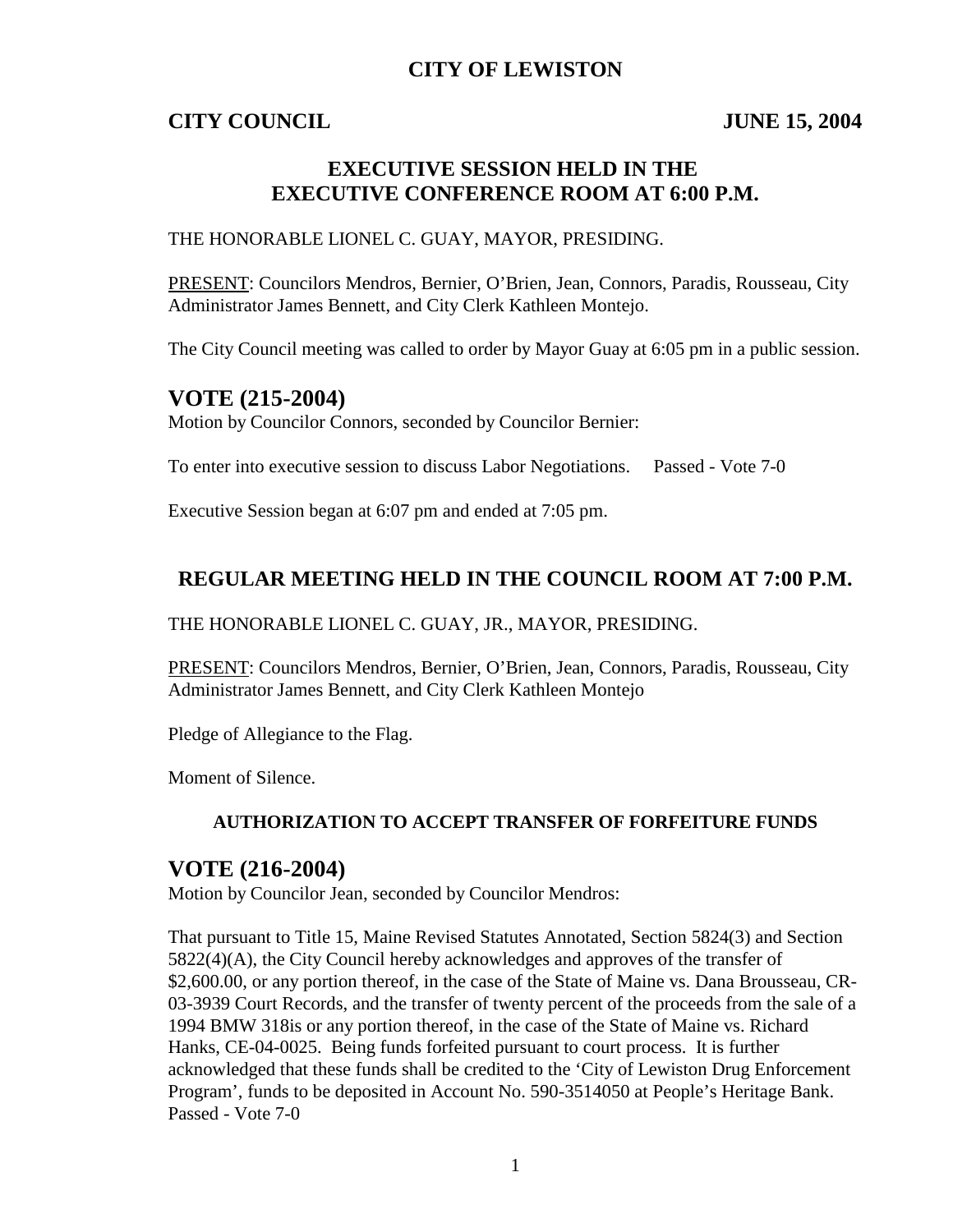#### **AMENDMENTS TO THE CITY POLICY MANUAL REGARDING PROMOTION PROCESS FOR POLICE DEPARTMENT**

## **VOTE (217-2004)**

Motion by Councilor Jean, seconded by Councilor Mendros:

To approve the amendments to the City Policy Manual - Policy Number 44, Appointment and Promotion in the Police Department, as recommended by the Personnel Board and the Human Resources Director. Passed - Vote 7-0

#### **REQUEST FROM THE INDEPENDENCE DAY COMMITTEE FOR USE OF CITY SERVICES FOR THE LIBERTY FESTIVAL**

### **VOTE (218-2004)**

Motion by Councilor Jean, seconded by Councilor Mendros:

To approve the request from the Independence Day Committee for the use of city services for the Liberty Festival to be held July 4, 2004 at the Veteran's Memorial Park and to authorize the following for the Liberty Festival 2004:

1) Use of Veteran's Memorial Park and Lower Lot A and B, subject to completion of appropriate forms with the Recreation Dept.

2) To allow parking in Lower Lots A and B to be by donation, subject to completion of appropriate forms with City Administration.

3) The closing of one lane of the Longley Memorial Bridge at 8:00am on Sunday, July 4, 2004, subject to the discretion of the Chief of Police and his designees.

4) The closing of two lanes of the Longley Memorial Bridge from 4:00pm - 11:00pm on Sunday, July 4, 2004, subject to the discretion of the Chief of Police and his designees.

5) The closing of Mill Street from 7:00am - 11:00pm for use for parking for festival organizers, vendors and entertainers, subject to the discretion of the Chief of Police and his designees.

6) Use of barriers from Public Works for the closure of the streets, subject to discretion of the Public Works Director and his designees.

7) To grant authorization for the Independence Day Committee to allow peddlers and/or vendors, on Main Street, between the Longley Bridge and Canal Street, Lincoln Street between Main Street and Cross Street, and on Mill Street, for the Liberty Festival Celebration from 4:00pm - 11:00pm on Sunday, July 4, 2004, and to prohibit any peddlers and/or vendors in the defined area who are not authorized by the Independence Day **Committee**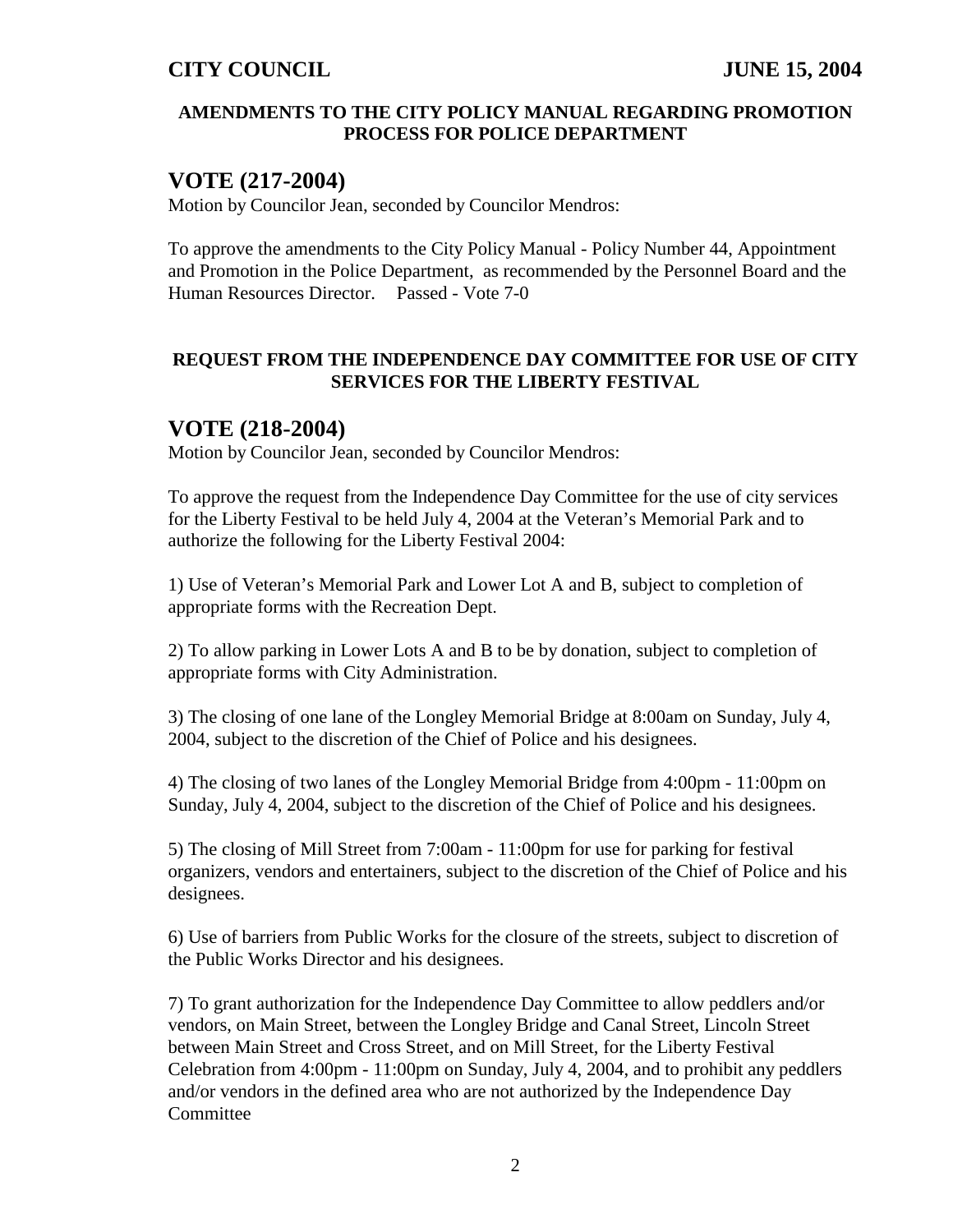8) Services of the Lewiston Fire Department, at the sole discretion of the Fire Chief and his designees, regarding public safety during fireworks display.

9) The Festival organizers shall not use, or permit vendors and others affiliated with the Festival, to use the Gateway Park area which is currently under construction.

All of the above approvals are subject to the following conditions:

1) Security, satisfactory to the Police Chief, to be provided at the expense of the Independence Day Committee.

2) Portable toilet facilities to be provided during the event, subject to the discretion of the City's Health Officer.

3) Area to be kept properly cleaned by the Independence Day Committee.

Passed - Vote 7-0

### **DISCONTINUANCE OF A PORTION OF CANAL STREET ALLEY**

### **VOTE (219-2004)**

Motion by Councilor Jean, seconded by Councilor Mendros:

That the Order discontinuing a portion of Canal Street Alley, be adopted. Passed - Vote 7-0

#### **RESOLUTION TO RENEW THE HOME INVESTMENT PARTNERSHIP AGREEMENT TO FORM A CONSORTIUM WITH THE CITY OF AUBURN**

### **VOTE (220-2004)**

Motion by Councilor Jean, seconded by Councilor Mendros:

To adopt the Resolution to renew the Home Investment Partnership Agreement with the City of Auburn and to authorize the City Administrator to execute the Mutual Consortium Agreement:

- WHEREAS Lewiston has some of the oldest inner-city housing stock in the Northeast; and
- WHEREAS Lewiston currently has a dilapidated and decaying housing stock; and
- WHEREAS Lewiston's inner-city is characterized by a high degree of absentee landlords; and
- WHEREAS The City of Lewiston is making a major commitment to creating owner occupied, mixed housing in its inner city; and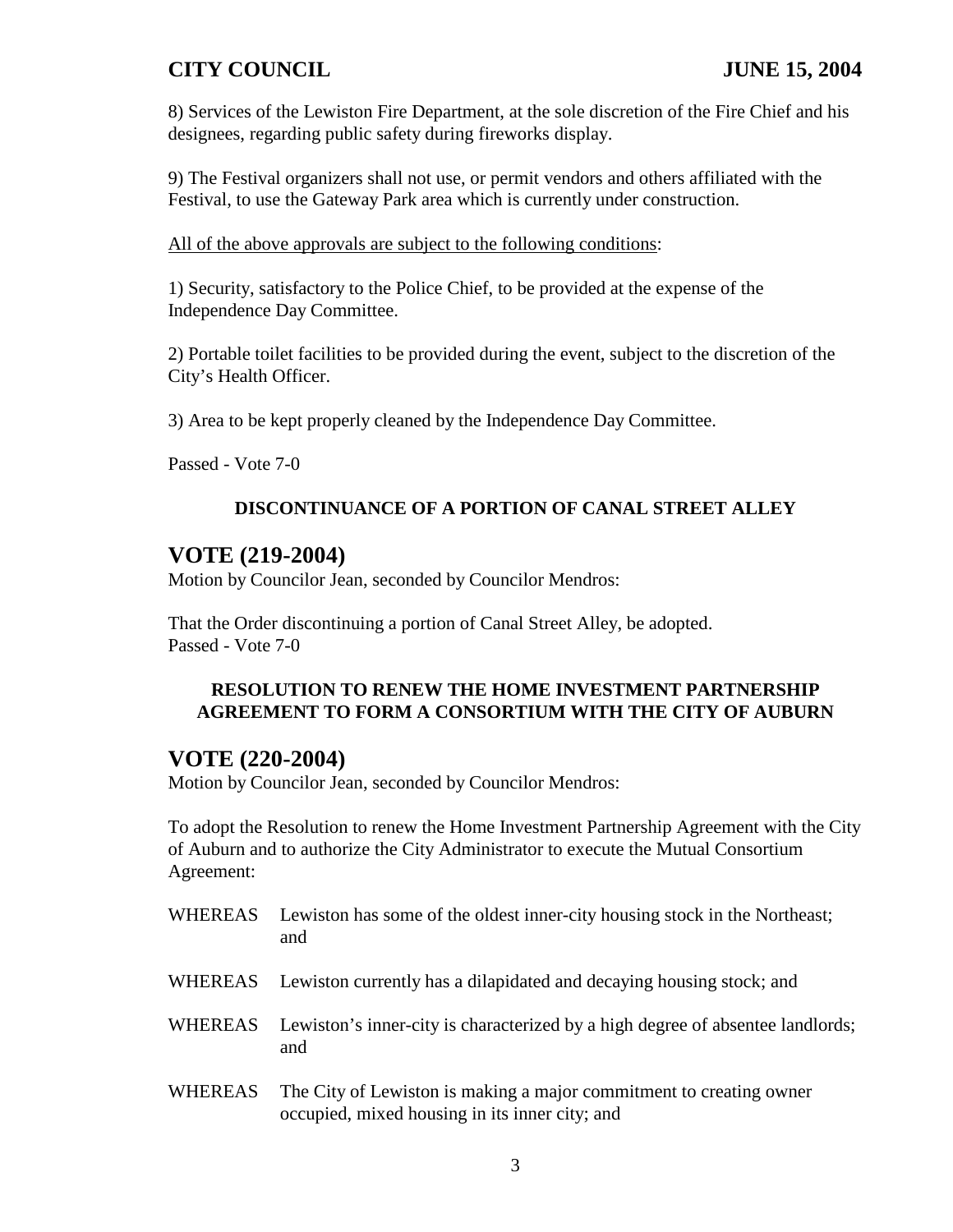- WHEREAS The City of Lewiston's situation is not unique, but is shared with municipalities of varying size across the state; and
- WHEREAS These municipalities, including Lewiston, will need resource assistance in investing in the improvement of inner-city housing,

NOW, THEREFORE, Be It Resolved by the City Council of the City of Lewiston, that the City Council authorizes the City Administrator to sign the Mutual Cooperation Agreement to form a Consortium between the City of Lewiston and the City of Auburn under the HOME Investment Partnership Program.

Passed - Vote 7-0

### **REQUEST FROM MOXIE FESTIVAL COMMITTEE TO BORROW CITY EQUIPMENT**

## **VOTE (221-2004)**

Motion by Councilor Jean, seconded by Councilor Mendros:

To approve the request from the Moxie Festival Committee to borrow forty tables and two hundred chairs from the Lewiston Recreation Department for use during the Moxie Festival on July 9, 10 and 11, 2004. Passed - Vote 7-0

### **TO POSTPONE A RESOLUTION OF CONDEMNATION FOR THE PROPERTIES AT 323 LISBON STREET AND 299-305 LISBON STREET**

### **VOTE (222-2004)**

Motion by Councilor Jean, seconded by Councilor Mendros:

To continue the hearing and to postpone action on the Resolution of Condemnation for the properties at 323 Lisbon Street and 299-305 Lisbon Street to the City Council meeting of July 20, 2004. Passed - Vote 7-0

At this time, Mayor Guay announced that agenda items 19, 20, and 22 would be addressed at this time. Mayor Guay also announced that agenda item 23, Hearing on an appeal for a denial of a Food Service Establishment license for Vincent Thomas, is removed from the agenda at the request of the applicant.

#### **LIQUOR LICENSE AND SPECIAL AMUSEMENT PERMIT FOR LEWISTON RACEWAYS, WINNER'S CIRCLE OTB AND SPARETIME RECREATION, 729 MAIN STREET**

Mayor Guay opened the public hearing. No members of the public spoke for or against this item. Mayor Guay then closed the hearing.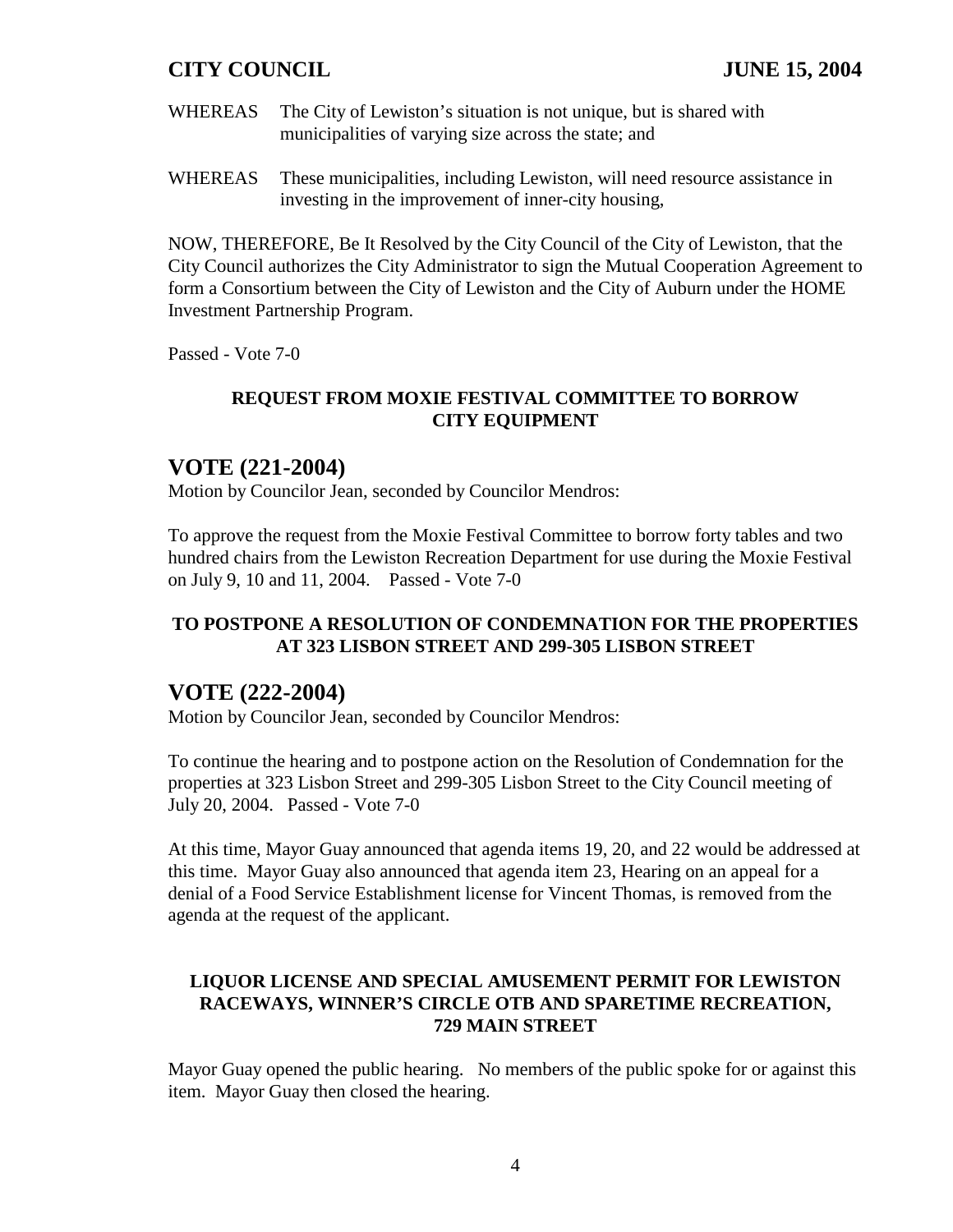# **VOTE (223-2004)**

Motion by Councilor Jean, seconded by Councilor Mendros:

To authorize the City Clerk's Office to approve the applications for a liquor license and special amusement permit for dancing and entertainment for Lewiston Raceways, Winner's Circle OTB and Sparetime Recreation, 729 Main Street. Passed - Vote 7-0

### **LIQUOR LICENSE APPLICATION FOR C & J CATERING, 711 WEBSTER STREET**

Stan Pelletier, the applicant, addressed the Council and explained his request for a liquor license, stating it would be a catering license for events held at  $C \& J Hall$ . Currently, parties can rent C & J Hall and have either BYOB or hire a local bar/restaurant to cater in the liquor during events. The owner is planning to hold a liquor license so parties that rent the hall will purchase the alcohol from him, rather than needing to cater with an outside business. He noted that the liquor license will only be used when scheduled functions and events that are held in the Hall, and will not operate as a traditional bar where anyone could stop in for a drink.

Mayor Guay opened the public hearing. Two residents who are abutters spoke against this item, stating that the business has never held a liquor license in the past and that zoning was changed years ago to allow the business to operate as a BYOB. The speakers stated this is a residential area and they do not feel this type of business would be a good fit. One of the gentleman noted the close proximity to the church and stated he does not have a concern with a BYOB operation, but feels that a bar would lead to many problems. Mayor Guay then closed the hearing. Councilor Rousseau stated he is sensitive to the residents in the area and hopes that the business owner will plan to be a good neighbor to the residential abutters.

# **VOTE (224-2004)**

Motion by Councilor O'Brien, seconded by Councilor Jean:

To authorize the City Clerk's Office to approve the liquor license application for  $C \& J$ Catering, 711 Webster Street. Passed - Vote 7-0

### **SPECIAL AMUSEMENT PERMIT FOR ACME SOCIAL CLUB, 255 PARK STREET**

Mayor Guay opened the public hearing. No members of the public spoke for or against this item. Mayor Guay then closed the hearing. Councilor Paradis noted the police calls have dropped during the past year from 73 to 43. Councilor Mendros commended the business owner for hiring police officers to be on duty during the times the bar is operating.

# **VOTE (225-2004)**

Motion by Councilor Jean, seconded by Councilor Mendros:

To grant a special amusement permit for dancing and entertainment to Acme Social Club, Inc., 255 Park Street. Passed - Vote 7-0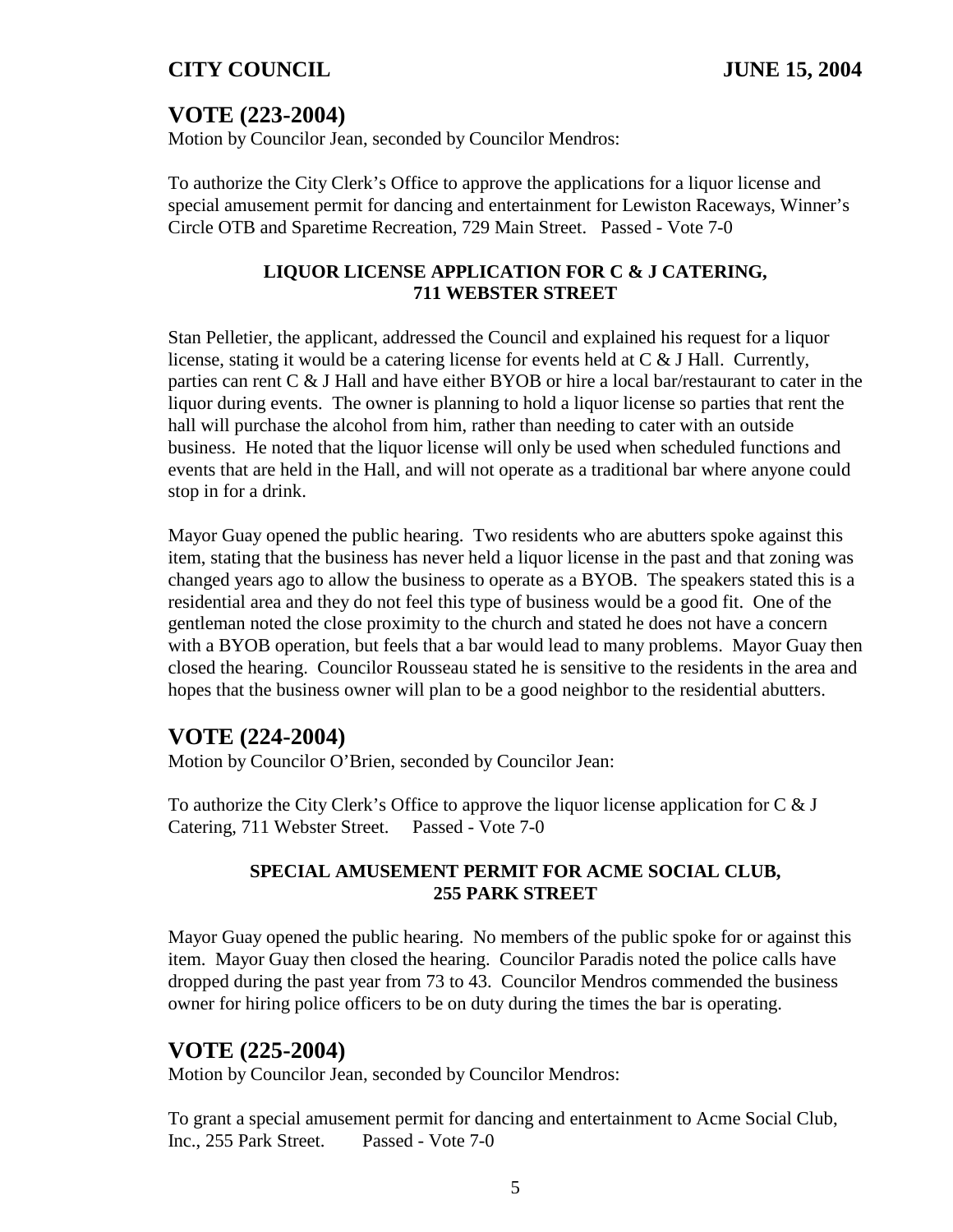#### **PUBLIC HEARING AND FINAL PASSAGE FOR AMENDMENTS TO BUSINESS LICENSING ORDINANCE AND THE AMUSEMENTS & ENTERTAINMENTS ORDINANCE**

Mayor Guay opened the public hearing. No members of the public spoke for or against this item. Mayor Guay then closed the hearing.

### **VOTE (226-2004)**

Motion by Councilor Jean, seconded by Councilor Connors:

That the proposed amendments to the City Code of Ordinances, Chapter 10 "Amusements and Entertainment" and Chapter 22 "Businesses", receive final passage by a roll call vote. Passed - Vote 7-0

#### **PUBLIC HEARING AND FINAL PASSAGE FOR AMENDMENTS TO THE AMUSEMENTS & ENTERTAINMENT ORDINANCE REGARDING SPECIAL AMUSEMENT PERMITS**

Mayor Guay opened the public hearing. No members of the public spoke for or against this item. Mayor Guay then closed the hearing.

## **VOTE (227-2004)**

Motion by Councilor O'Brien, seconded by Councilor Jean:

That the proposed amendments to the City Code of Ordinances, Chapter 10 "Amusements and Entertainment", receive final passage by a roll call vote. Passed - Vote 6-1 (Councilor Mendros opposed.)

### **PUBLIC HEARING AND FINAL PASSAGE FOR REZONING A PORTION OF PROPERTY AT 1222 SABATTUS STREET**

Mayor Guay opened the public hearing. No members of the public spoke for or against this item. Mayor Guay then closed the hearing.

### **VOTE (228-2004)**

Motion by Councilor O'Brien, seconded by Councilor Jean:

That the proposed amendment to re-zone a portion of the property at 1222 Sabattus Street from the Resource Conservation (RC) District to the Highway Business (HB) District receive final passage by a roll call vote. Passed - Vote 7-0

### **PUBLIC HEARING AND FINAL PASSAGE FOR REZONING PROPERTIES ON THE WEST SIDE OF MAIN STREET TO THE RAILROAD RIGHT-OF-WAY, FROM STRAWBERRY AVENUE SOUTH TO THE RUSSELL STREET OVERPASS**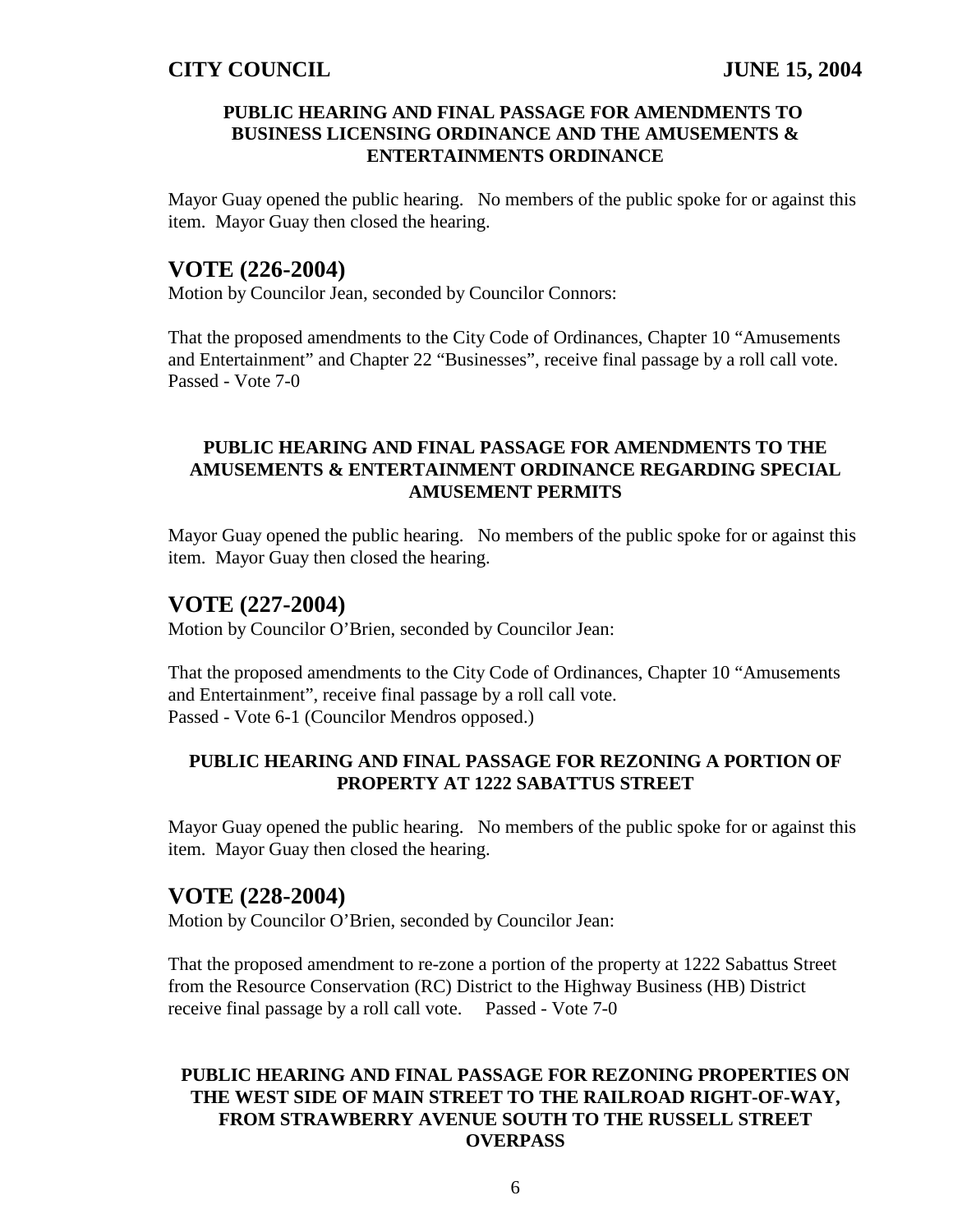Mayor Guay opened the public hearing. No members of the public spoke for or against this item. Mayor Guay then closed the hearing.

# **VOTE (229-2004)**

Motion by Councilor Mendros, seconded by Councilor Jean:

That the proposed amendment to re-zone the properties on the west side of Main Street to the Maine Central Railroad right-of-way, from Strawberry Avenue south to the Russell Street overpass, from the Neighborhood Conservation "B" (NCB) District and Office Residential (OR) District to the Community Business (CB) District, receive final passage by a roll call vote. Passed - Vote 7-0

### **PUBLIC HEARING AND FINAL PASSAGE FOR THE CONDITIONAL REZONING OF THE PROPERTY AT 578 MAIN STREET**

Motion by Councilor O'Brien, seconded by Councilor Jean:

To approve final passage of the amendment to the Zoning and Land Use Code and Map to conditionally rezone the property at 578 Main Street, from the Neighborhood Conservation "B" (NCB) District to the Community Business (CB) District, subject to a conditional agreement.

Mayor Guay opened the public hearing. No members of the public spoke for or against this item. Mayor Guay then closed the hearing. It was noted by city staff that this agenda item and the previous agenda item were connected, and since the previous agenda item was approved, this item is obsolete and is no longer needed or necessary. It was recommended that this item be postponed indefinitely.

# **VOTE (230-2004)**

Motion by Councilor Mendros, seconded by Councilor O'Brien:

To postpone this item indefinitely. Passed - Vote 7-0

#### **PUBLIC HEARING AND FINAL PASSAGE FOR REZONING THE PROPERTIES ON THE EAST SIDE OF MAIN STREET FROM BROOKS AVENUE TO THE RUSSELL STREET OVERPASS**

Mayor Guay opened the public hearing. No members of the public spoke for or against this item. Mayor Guay then closed the hearing.

### **VOTE (231-2004)**

Motion by Councilor Jean, seconded by Councilor Mendros:

That the proposed amendment to re-zone the properties on the east side of Main Street from Brooks Avenue to the Russell Street overpass, from the Neighborhood Conservation "A" (NCA) District and Neighborhood Conservation "B" (NCB) District to the Office Residential (OR) District , receive final passage by a roll call vote. Passed - Vote 7-0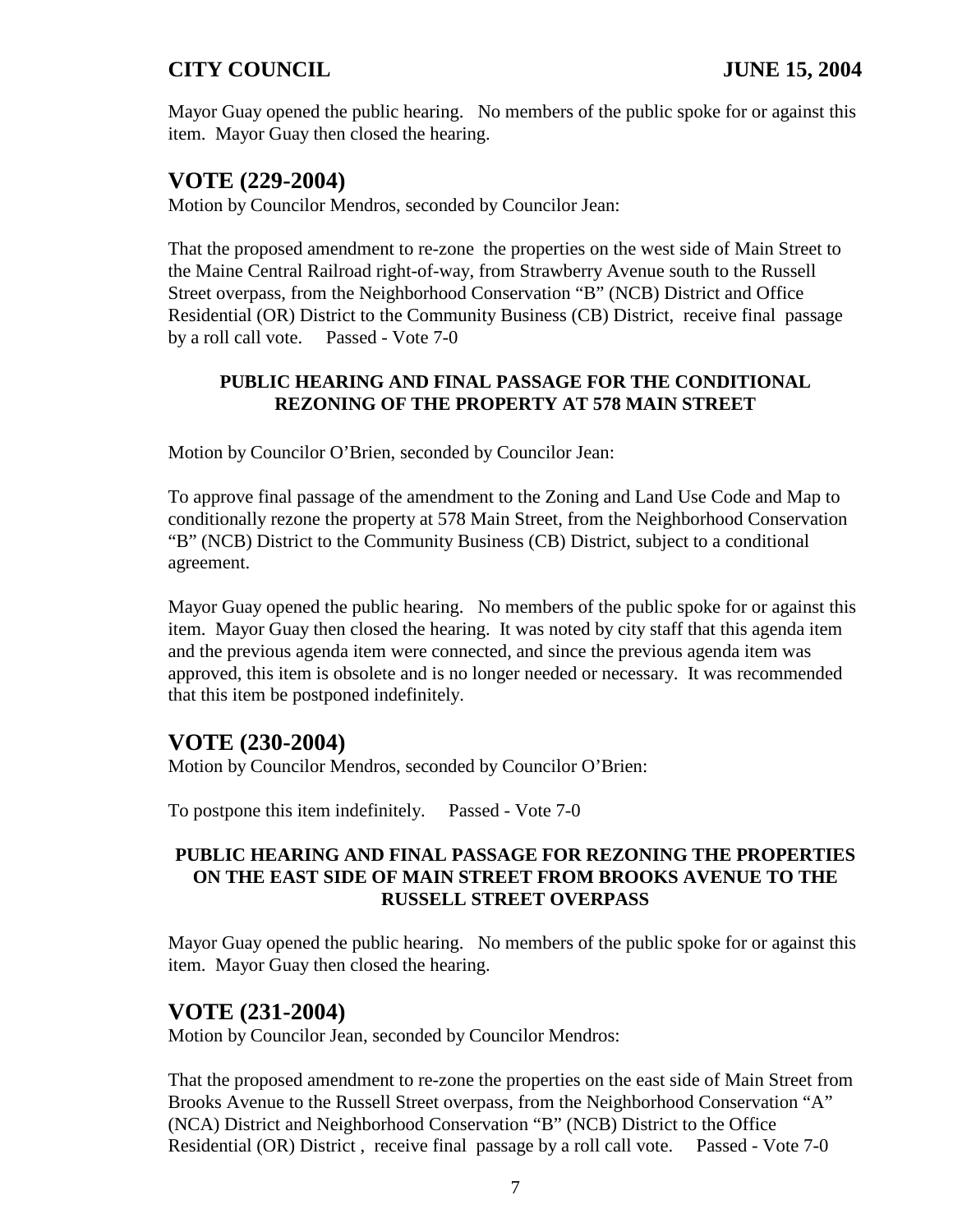### **PUBLIC HEARING REGARDING ADOPTION OF BOND RESOLUTION FOR THE FISCAL YEAR 2005 CAPITAL IMPROVEMENT PROGRAM PROJECTS**

Mayor Guay opened the public hearing. No members of the public spoke for or against this issue. Mayor Guay then closed the hearing. Councilor Mendros inquired about the City's current debt amounts as well as future debt these projects will create, as well as the debt reduction schedule regarding the payment of current and future debt loads.

# **VOTE ( 232-2004)**

Motion by Councilor Jean, seconded by Councilor Paradis:

To approve the Order to authorize the Bond Resolution to finance the Fiscal Year 2005 Capital Improvement Program projects, in the amount of \$15,290,000:

#### CITY COUNCIL BOND RESOLUTION ORDER

**ORDERED:** That \$15,290,000 be appropriated for financing the following Capital Improvement Program:

| <b>Department</b>                           | <b>Project</b>                                                                                                                                                                             | <b>Amount</b>                            |
|---------------------------------------------|--------------------------------------------------------------------------------------------------------------------------------------------------------------------------------------------|------------------------------------------|
| <b>Assessing</b>                            | <b>City Wide Equalization Project</b>                                                                                                                                                      | \$325,000                                |
| <b>Economic</b><br><b>Development</b>       | Western Gateway - Acquisition, Demolition & Planning<br>Southern Gateway - Pontiac Bldg. Rehab. Eng.                                                                                       | 450,000<br>200,000                       |
| <b>LMRC/Bates</b>                           | Parking - Surface Lots                                                                                                                                                                     | 180,000                                  |
| <b>Recreation</b>                           | <b>Railroad Park</b>                                                                                                                                                                       | 72,000                                   |
| Library                                     | <b>Cultural Learning Center Completion</b>                                                                                                                                                 | 265,000                                  |
| <b>Public Services</b>                      | <b>Southern Gateway Garage</b><br><b>Public Building Improvements</b><br><b>Gully Brook Drainage - CSO</b><br>Androscoggin River Area Downtown - CSO                                       | 4,000,000<br>78,000<br>250,000<br>75,000 |
| <b>Public Works -</b><br><b>Highway</b>     | Canal Street Improvements - Southern Gateway<br>Sabattus St: Russell St. To Laurier (local)<br>A. Plourde Parkway: Goddard Rd Improvements (local)<br>Sabattus Street Re-Surfacing (local) | 190,000<br>86,000<br>84,000<br>35,000    |
| <b>Public Works -</b><br><b>Solid Waste</b> | <b>Landfill Regulatory Requirements</b>                                                                                                                                                    | 160,000                                  |
|                                             | <b>SUB-TOTAL</b>                                                                                                                                                                           | 6,450,000                                |
| <b>School</b>                               | High School Re-Roofing<br>Dingley Building Renovation                                                                                                                                      | 290,000<br>430,000                       |
|                                             | <b>SUB-TOTAL</b>                                                                                                                                                                           | 720,000                                  |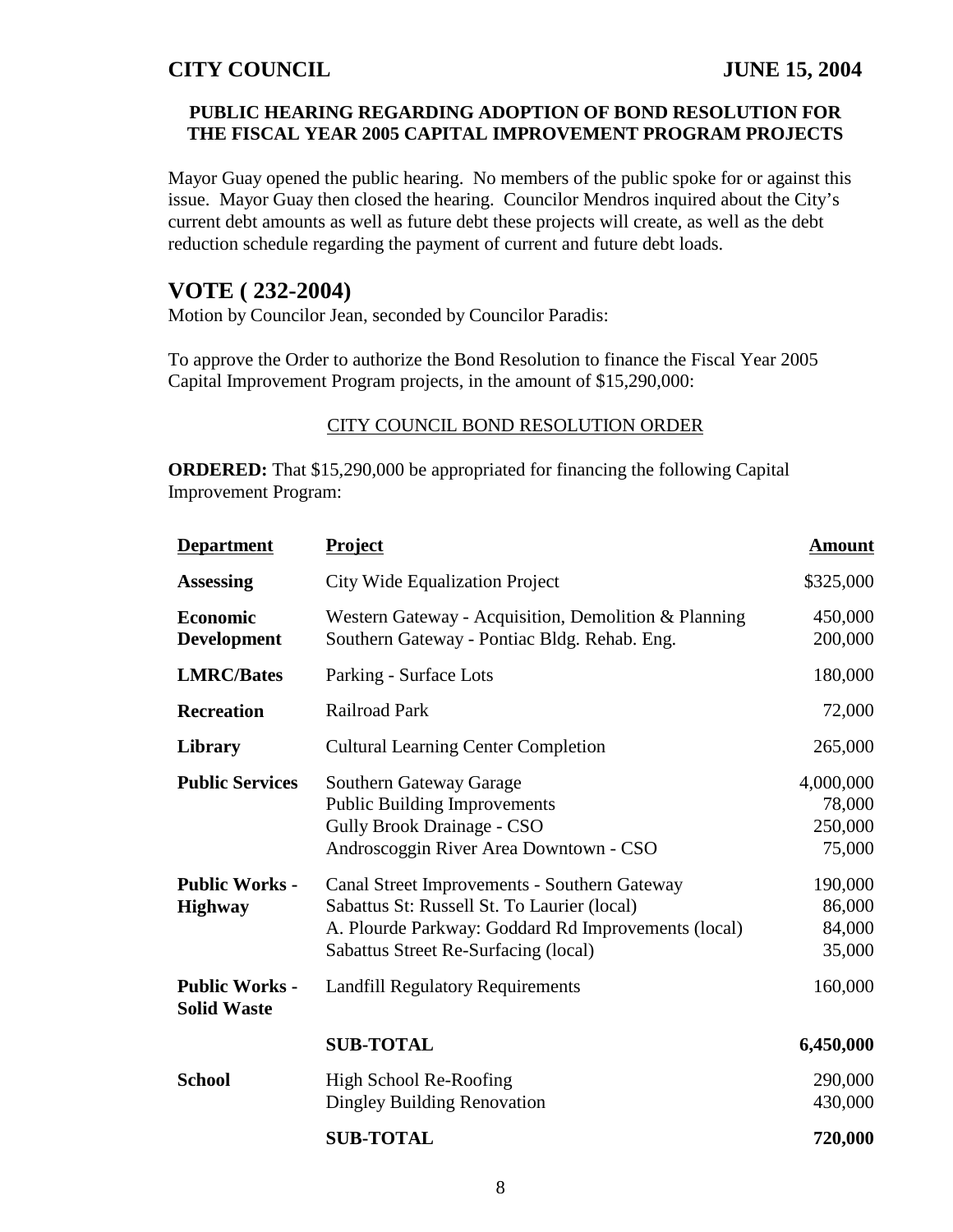| Water          | Main Street - Central Ave. Pump Stations<br>Large Main Replacement<br><b>Water Storage Facility</b> | 250,000<br>505,000<br>4,500,000 |
|----------------|-----------------------------------------------------------------------------------------------------|---------------------------------|
|                | <b>SUB-TOTAL</b>                                                                                    | 5,255,000                       |
| <b>Sewer</b>   | <b>Gully Brook Drainage - CSO</b><br>Androscoggin Area Downtown - CSO                               | 250,000<br>75,000               |
|                | <b>SUB-TOTAL</b>                                                                                    | 325,000                         |
| <b>Colisee</b> | <b>Transition Improvements</b><br>Office/Pro Shop Addition                                          | 1,040,000<br>1,500,000          |
|                | <b>SUB-TOTAL</b>                                                                                    | 2,540,000                       |
|                | <b>TOTAL</b>                                                                                        | \$15,290,000                    |

**FURTHER ORDERED,** That to meet this appropriation, \$15,290,000 shall be raised by a Public Improvement Bond Issue;

**FURTHER ORDERED,** That the City Council instruct the Finance Director to advertise for bids for \$15,290,000 Public Improvement Bonds; to award the loan; and to employ Palmer & Dodge to furnish the legal opinion for the same; provided that in the alternative, the Finance Director is authorized to award the loan to the Maine Municipal Bond Bank;

**FURTHER ORDERED,** That the bonds shall be signed by the City Treasurer and Mayor;

**FURTHER ORDERED,** That the date, maturities, denominations, interest rate or rates, place or places of payment, form or other details of the bonds and of the provisions for the sale thereof shall be determined by the Finance Director; and

**FURTHER ORDERED,** That bonds issued hereunder may be subject to call for redemption on such terms as may be determined by the Finance Director.

Passed - Vote 6-1 (Councilor Mendros opposed.)

### **PUBLIC HEARING ON A PROPOSED INCREASE IN SEWERAGE SYSTEM USE CHARGES**

Mayor Guay opened the public hearing. No members of the public spoke for or against this issue. Mayor Guay then closed the hearing. Public Services Director Chris Branch and Deputy Public Services Director Kevin Gagne presented information to the Council. Councilor Jean confirmed this action item was just for a sewer rate increase and not for a water rate increase as well.

### **VOTE (233-2004)**

Motion by Councilor Paradis, seconded by Councilor Jean: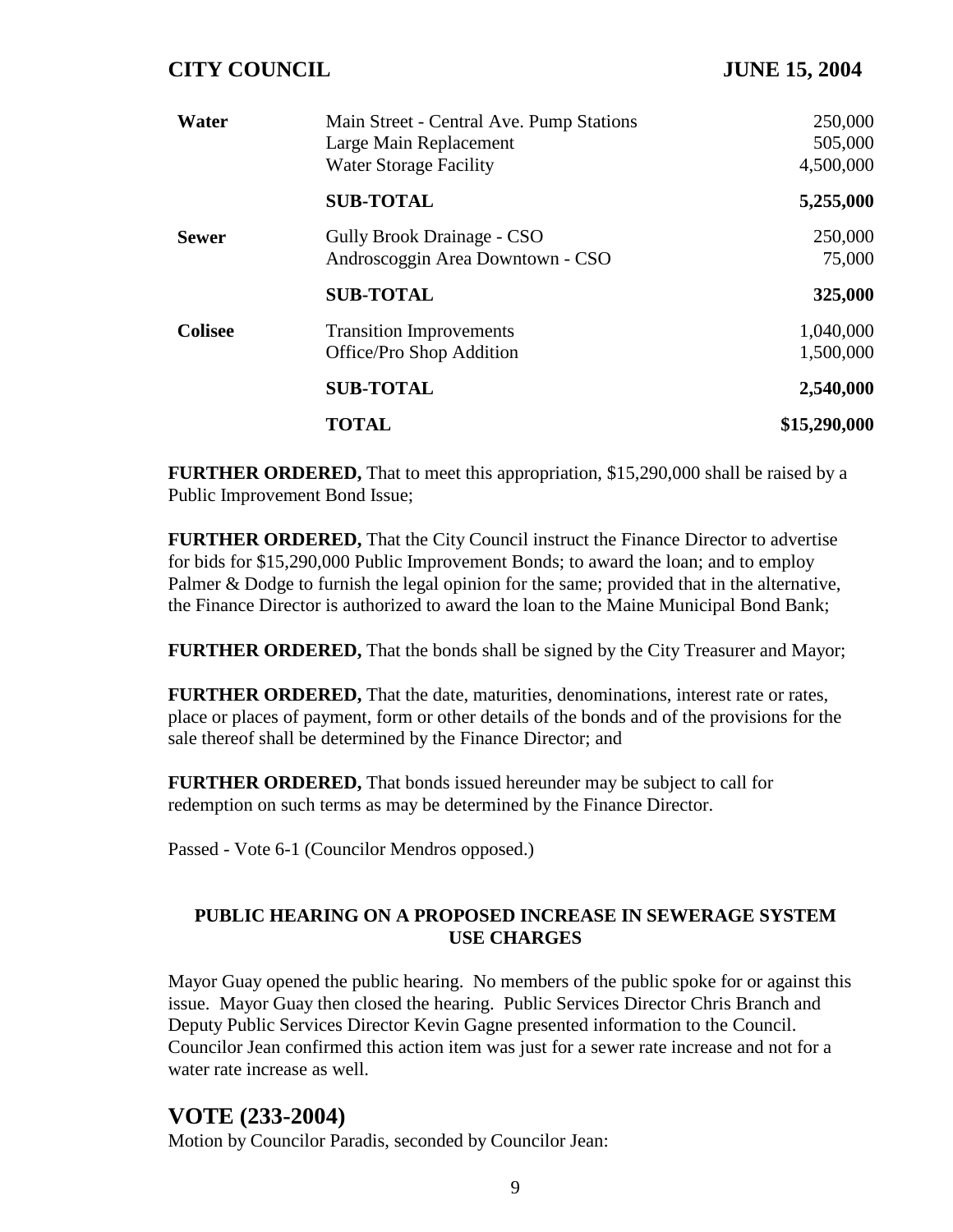To accept the recommendation of the Public Services Director and City Administrator, and to amend the Sewer System Use Charges as follows:

In accordance with the Code of Ordinances of the City of Lewiston, Chapter 74, Section 74- 67, the following rates are hereby established effective July 1, 2004:

| <b>METER SIZE</b> | <b>RATE</b>         |          |
|-------------------|---------------------|----------|
| 5/8"              | \$21.00             | 22.00    |
| 3/4"              | <del>34.00</del>    | 36.00    |
| 1"                | 61.00               | 64.00    |
| $1\frac{1}{2}$    | 137.00              | 144.00   |
| 2"                | <del>244.50</del>   | 257.00   |
| 3"                | <del>550.00</del>   | 577.50   |
| 4"                | <del>978.00</del>   | 1,027.00 |
| 6"                | 2,202.00            | 2,312.00 |
| 8"                | <del>3,913.00</del> | 4,109.00 |
|                   |                     |          |

### **SEWERAGE SYSTEM USE CHARGES** READY-TO-SERVE RATES

First 800 cubic feet or part thereof, \$1.47 1.54 per 100 cubic feet.

Over 800 cubic feet at \$2.42 2.54 per 100 cubic feet.

Surcharge for B.O.D. concentration above 250 ppm.,  $15.012$  15.763 cents per lb. of B.O.D. Surcharge for suspended solids concentration above 300 ppm.,  $\frac{19.441}{20.413}$  cents per lb. of suspended solids.

NOTE: Additions are underlined, deletions are struck out.

Passed - Vote 6-1 (Councilor Mendros opposed)

### **PUBLIC HEARING AND APPROVAL OF A RESOLUTION REGARDING THE LEWISTON PINE TREE DEVELOPMENT ZONE**

Mayor Guay opened the public hearing. No members of the public spoke for or against this item. Mayor Guay then closed the hearing. Deputy Economic and Community Development Director Lincoln Jeffers explained this item is step two of a two step process, noting the Council has already approved the establishment of a Pine Tree Development zone a few months ago.

### **VOTE (234-2004)**

Motion by Councilor Jean, seconded by Councilor Paradis: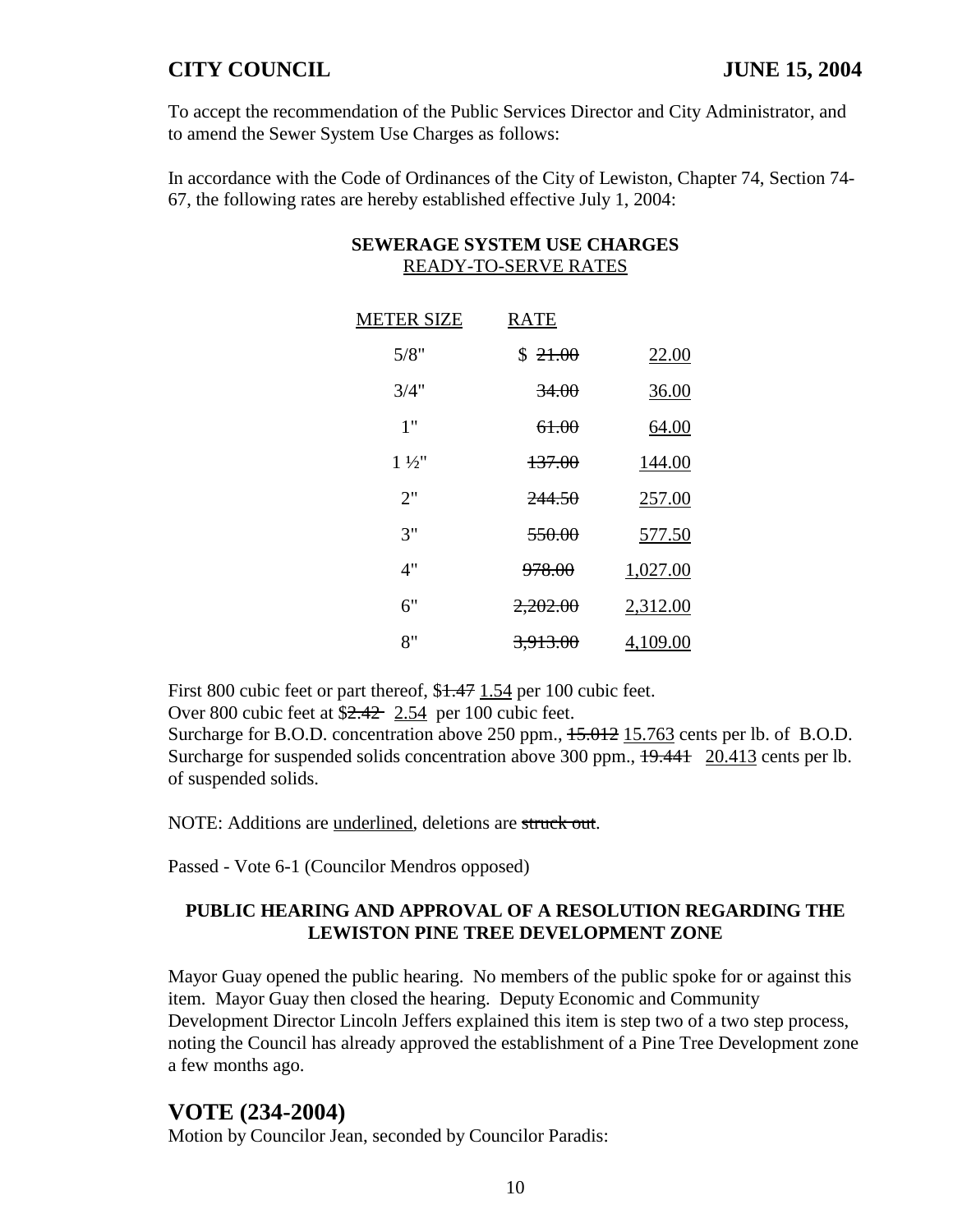Be It Hereby Resolved by the City Council of the City of Lewiston, that the City of Lewiston intends to participate in the Androscoggin Valley Region Pine Tree Development Zone Program as was determined at a Public Hearing and by City Council Resolution on January 20, 2004. Let it be hereby further resolved that the City of Lewiston agrees to adopt the proposed Pine Tree Zone Development Plan, that the City agrees to maintain at least one pre-permitted development site, defined as a site suitable for development as determined by the City within the designated local Pine Tree Zone parcels, and that neither the City or its Pine Tree Zone administrative agent, the Androscoggin Valley Council of Governments, will use the benefits of a Pine Tree Development zone to encourage or facilitate the transfer of existing positions or property of a qualified business or affiliated business into a zone from a location elsewhere in the State.

Passed - Vote 7-0

#### **PUBLIC HEARING ON AN OUTDOOR ENTERTAINMENT PERMIT FOR LIBERTY FESTIVAL**

Mayor Guay opened the public hearing. No members of the public spoke for or against this item. Mayor Guay then closed the hearing.

## **VOTE (235-2004)**

Motion by Councilor Jean, seconded by Councilor O'Brien:

To conduct a public hearing on an application from the Liberty Festival for outdoor musical concerts to be held at Veteran's Memorial Park on July 4, and to authorize a permit for an Outdoor Entertainment Event, as required by the City Code of Ordinances, Chapter 10, Article 1, Section 10-3, to the Liberty Festival for the outdoor music concerts, contingent upon positive recommendations from the Recreation Department, Police Department, Fire Department, Code/Land Use Officer and Code/Health Officer regarding compliance with all regulations, and compliance with all City ordinances. Passed - Vote 7-0

Mayor Guay recused himself from the next two items, citing a conflict of interest. Council President Bernier assumed the position of chair for the following two items.

### **PUBLIC HEARING ON AN OUTDOOR ENTERTAINMENT PERMIT FOR FESTIVAL DE JOIE**

President Bernier opened the public hearing. No members of the public spoke for or against this item. President Bernier then closed the hearing.

### **VOTE (236-2004)**

Motion by Councilor Jean, seconded by Councilor Mendros:

To conduct a public hearing on an application for an outdoor entertainment event permit for the Festival de Joie, and to grant a permit for an Outdoor Entertainment Event, as required by the City Code of Ordinances, Chapter 10, Article 1, Section 10-3, to the Festival de Joie Committee for outdoor music concerts for the annual Festival Prelude to be held on Lisbon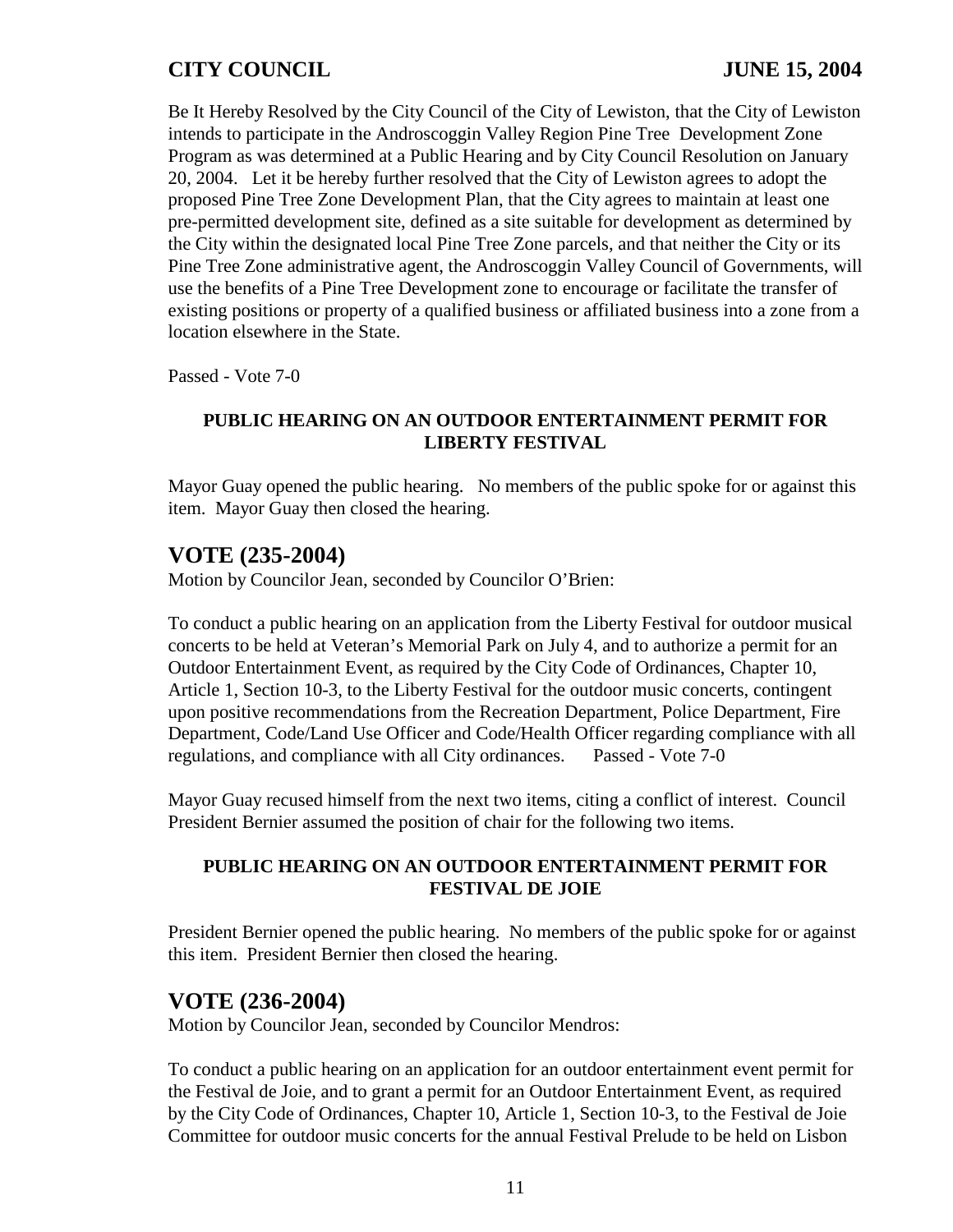Street and Courthouse Plaza on July 28 and 29, and for the annual Festival at Railroad Park on July 30, 31 and August 1, 2004, contingent upon positive recommendations from the Police Department, Fire Department, Code/Land Use Officer and Code/Health Officer regarding compliance with all regulations, and compliance with all City ordinances. Passed - Vote 7-0

#### **SPECIAL AMUSEMENT PERMIT FOR FESTIVAL DE JOIE**

President Bernier opened the public hearing. No members of the public spoke for or against this item. President Bernier then closed the hearing.

## **VOTE (237-2004)**

Motion by Councilor Jean, seconded by Councilor Rousseau:

To grant a special amusement permit for dancing and entertainment to the Festival de Joie Committee for the annual Festival to be held at Railroad Park on July 30, 31 and August 1, 2004. Passed - Vote 7-0

Mayor Guay announced that agenda item 23, Hearing on an appeal for a denial of a Food Service Establishment license for Vincent Thomas, is removed from the agenda at the request of the applicant. It was noted that Mr. Thomas signed a consent decree earlier this afternoon regarding the license for his new business.

### **SKATEBOARD PARK INITIATIVE AND SITE SELECTION FOR CITY SKATEBOARD PARK**

Councilors discussed the pros and cons of the two locations that were presented - Kennedy Park and Marcotte Park. It was noted that Kennedy Park is a visible location, near the Police Station, is not in a highly residential area, and is easy to access with parking. It was noted that private fundraising efforts are underway to raise money to construct the park.

### **VOTE (238-2004)**

Motion by Councilor Connors, seconded by Councilor O'Brien:

To select Kennedy Park as the location for the city skateboard park site. Passed - Vote 7-0

### **APPROVAL OF JOINT DEVELOPMENT AGREEMENT WITH COMMUNITY CONCEPTS, INC.**

Councilor Rousseau recused himself from this item. Assistant City Administrator Greg Mitchell presented the project to the Council and outlined that area involved, and noted the partnership that will be developed with Community Concepts.

### **VOTE (239-2004)**

Motion by Councilor O'Brien , seconded by Councilor Jean: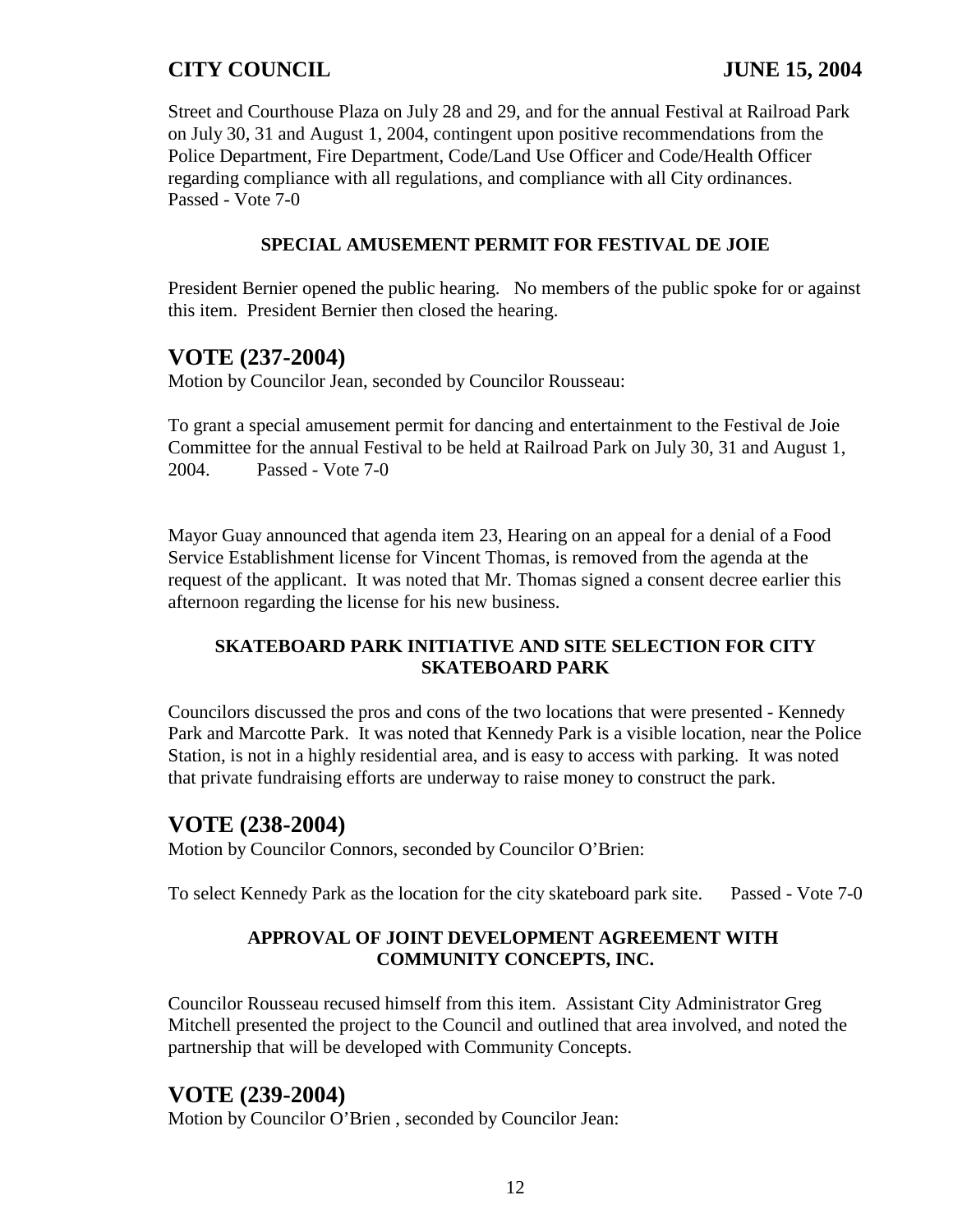To authorize the City Administrator to execute the Joint Development Agreement with Community Concepts, Inc., and that the City Administrator be and hereby is authorized to make, execute and deliver other such documents as he, in his discretion, may deem necessary or convenient to the accomplishment of such transaction. Passed - Vote 6-0-1 (Councilor Rousseau abstained.)

#### **ADOPTION OF ORDERS ON SCHOOL FUNDING FOR THE PERIOD OF JULY 1, 2004 TO JUNE 30, 2005**

# **VOTE (240-2004)**

Motion by Councilor Paradis, seconded by Councilor Rousseau:

ORDERED, That this City Council hereby authorizes the School Committee to expend appropriated monies per line in support of educational programs during Fiscal Year 2004-2005 as follows:

| <b>LINE</b>    | <b>DESCRIPTION</b>                          | <b>AMOUNT</b>       |
|----------------|---------------------------------------------|---------------------|
| $\mathbf{1}$   | Undistributed                               | \$<br>10,158,110.00 |
| $\overline{2}$ | <b>Elementary Education - Instructional</b> | 6,146,186.00        |
| 3              | Elementary Education - All Other            | 2,239,974.00        |
| $\overline{4}$ | Middle School - Instructional               | 2,214,242.00        |
| 5              | Middle School - All Other                   | 665,648.00          |
| 6              | High School - Instructional                 | 3,902,672.00        |
| 7              | High School - All Other                     | 1,157,886.00        |
| 8              | <b>Special Education</b>                    | 7,417,642.00        |
| 9              | Vocational - Instructional                  | 1,280,200.00        |
| 10             | Vocational - All Other                      | 593,901.00          |
| 11             | <b>Student Activities</b>                   | 527,876.00          |
| 12             | <b>Adult Education</b>                      | 500,500.00          |
| 13             | <b>TOTAL</b>                                | \$<br>36,804,837.00 |

ORDERED, That upon recommendation of the Department of Education, this City Council hereby authorizes an appropriation from the foundation allocation for school purposes the sum of \$32,864,340 and to raise as the local share of the foundation the sum of \$12,345,479.

ORDERED, That upon recommendation of the Department of Education, this City Council hereby authorizes an appropriation from the debt service allocation for school purposes, the sum of \$88,478 and to raise as the local share of the debt service, the sum of \$47,097.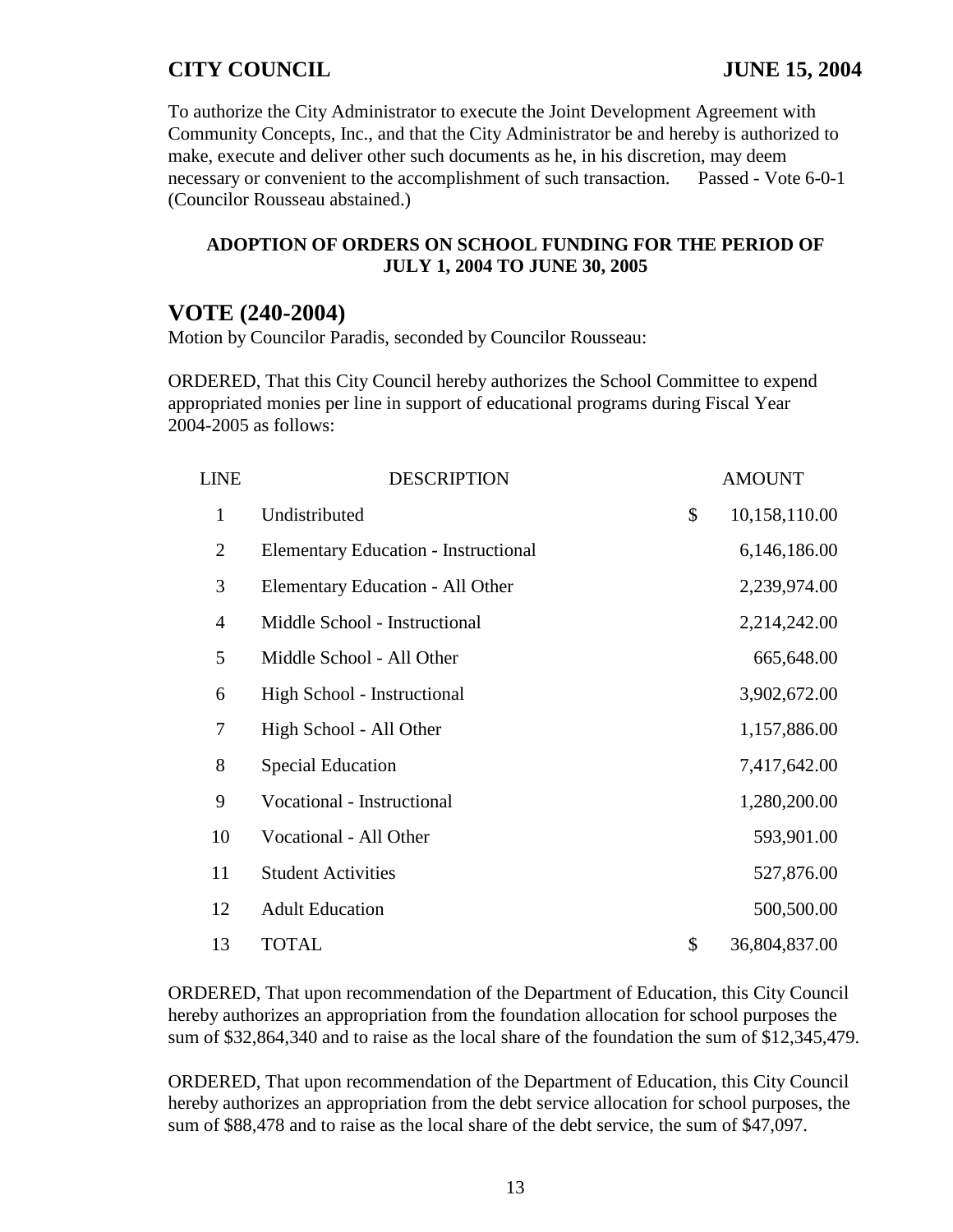ORDERED, That upon recommendation of the Department of Education, this City Council hereby agrees to appropriate \$2,238,225 in additional local funds under the provisions of 20-A, M.R.S.A., Section 15614.

ORDERED, That upon recommendation of the Department of Education, this City Council hereby authorizes the Lewiston School Committee to expend \$36,804,837 for the fiscal year beginning July 1, 2004 and ending June 30, 2005 from the state foundation allocation (\$20,518,860), state debt service allocation (\$41,381), student activities (\$15,000), rentals classrooms and auditoriums (\$12,000), state agency clients - special education (\$150,000), surplus-prior year (\$536,295), Medicaid reimbursement (300,000), English as a Second Language (\$100,00), and local appropriation (\$14,630,801) for the support of schools.

ORDERED, That upon recommendation of the Department of Education, this City Council hereby authorizes an appropriation of \$500,500 for adult education for the fiscal year beginning July 1, 2004 and ending June 30, 2005, from state allocation (\$194,134), and to raise as the local share for adult education the sum of \$306,366.

ORDERED, That upon recommendation of the Department of Education, this City Council hereby authorizes the Lewiston School Committee to accept the categories of funds listed below as provided by the Maine State Legislature.

| <b>CATEGORY</b>                                                                           | <b>ESTIMATED AMOUNT</b> |
|-------------------------------------------------------------------------------------------|-------------------------|
| Title I A Disadvantaged                                                                   | \$<br>1,677,392.00      |
| Title V Innovative                                                                        | 50,160.00               |
| Local Entitlement, Part B, P.L. 101-476                                                   | 883,300.00              |
| <b>Emergency Shelter Program</b>                                                          | 109,160.00              |
| Drug Free School Program (Title IV)                                                       | 49,981.00               |
| Carl D. Perkins Vocational and Applied Technology<br>Education Act of 1990 (P.L. 101-392) | 174,100.00              |
| Pre-Apprenticeship                                                                        | 5,000.00                |
| Maine Career Advantage                                                                    | 5,000.00                |
| <b>Adult Basic Education</b>                                                              | 66,791.00               |
| Title II D - Technology                                                                   | 55,148.00               |
| Title II A Teacher Quality                                                                | 418,569.00              |
| <b>Learning Results</b>                                                                   | 46,050.00               |
| <b>ESTIMATED TOTAL</b>                                                                    | \$<br>3,540,651.00      |
|                                                                                           |                         |

Passed - Vote 7-0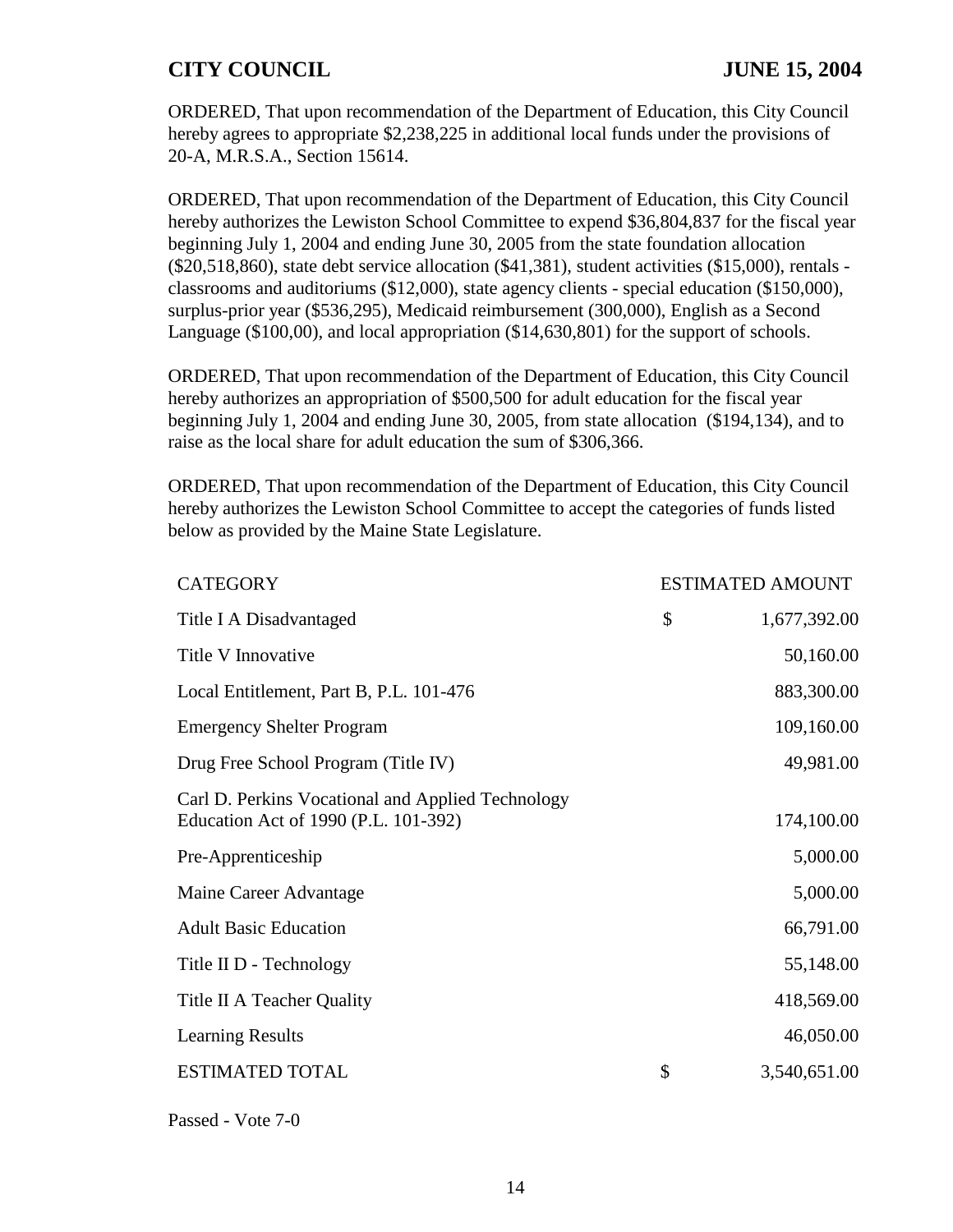### **EXTENSION OF TEMPORARY CLOSURE OF A PORTION OF PINE STREET**

# **VOTE (241-2004)**

Motion by Councilor Jean, seconded by Councilor Connors:

To authorize the City Administrator, on the Council's behalf, to approve an extension of the closure of the northern lane of Pine Street from Lisbon Street to Park Street for the renovation work related to the Lewiston Public Library project, to a date to be determined, subject to addressing the public safety issues. Passed - Vote 7-0

### **AMENDMENT TO THE TRAFFIC SCHEDULE**

# **VOTE (242-2004)**

Motion by Councilor O'Brien, seconded by Councilor Jean:

To adopt the proposed amendments to the Traffic Schedule regarding the regulation of parking times for a portion of North Bardwell Street:

#### **Section 19 - Parking Time Regulated, 15 Minutes - 4:00am to 9:00pm**

| NORTH BARDWELL ST | Odd numbered side, east side, beginning at a point 25' from  |
|-------------------|--------------------------------------------------------------|
|                   | the northeast corner of the intersection of Russell Street   |
|                   | and North Bardwell Street and extending northerly on         |
|                   | North Bardwell Street to a point 25' south of the            |
|                   | intersection of North Bardwell Street and Pettingill Street. |

**Section 50 - Parking Prohibited, All Times - Intersections, Tow Away Zone**

| NORTH BARDWELL ST | Odd numbered side, east side, beginning at a point 25' from  |
|-------------------|--------------------------------------------------------------|
|                   | the northeast corner of the intersection of Russell Street   |
|                   | and North Bardwell Street and extending northerly on         |
|                   | North Bardwell Street to a point 25' south of the            |
|                   | intersection of North Bardwell Street and Pettingill Street. |

Passed - Vote 7-0

#### **TRANSFER OF PROPERTY AT 33 MAPLE STREET TO THE PUBLIC THEATRE**

Councilor Rousseau inquired about the property at 271 Park Street, noting the Council previously voted to transfer this property, but it was never done. Assistant City Administrator Greg Mitchell noted this transfer of 33 Maple Street is in place of the 271 Park Street project.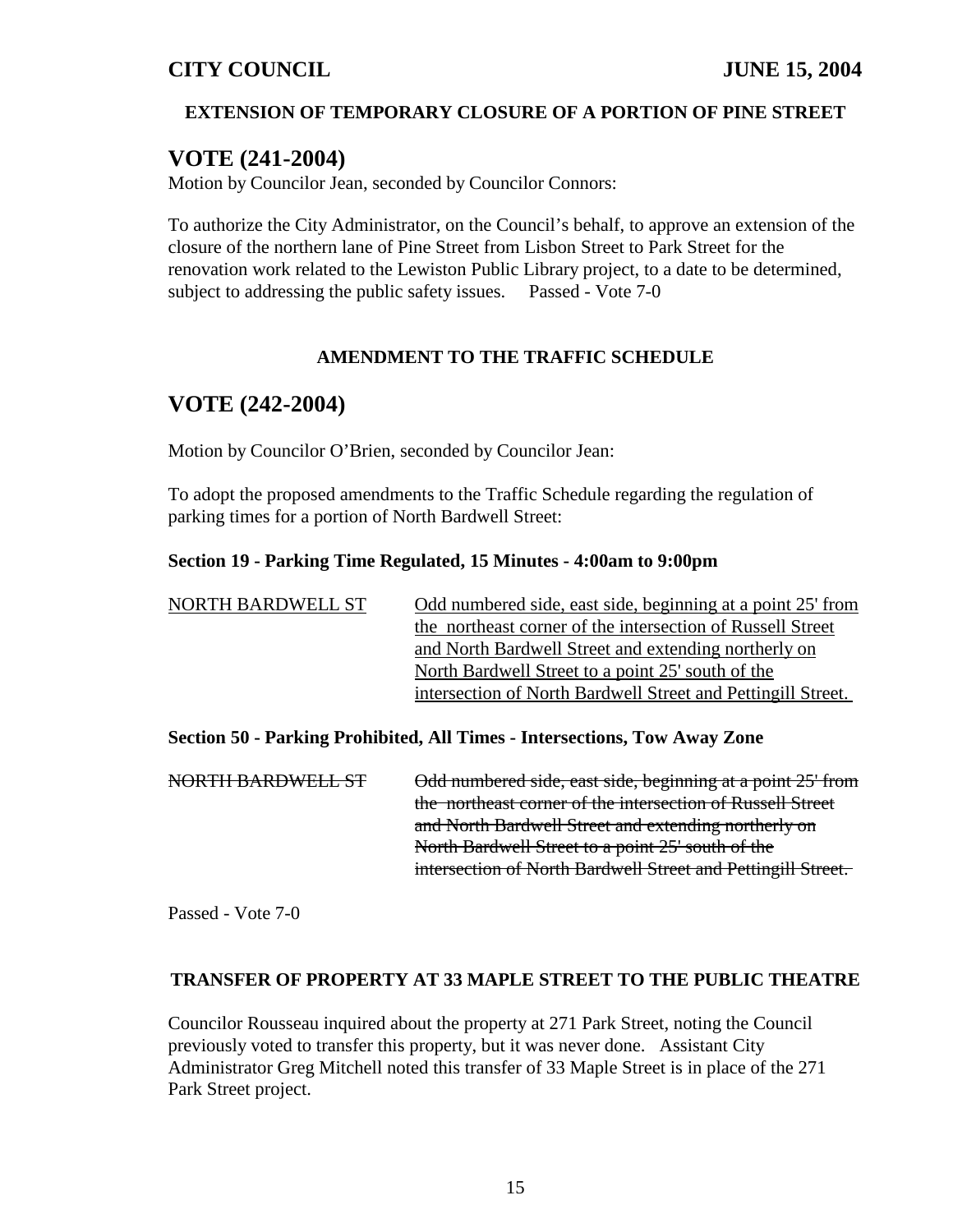# **VOTE (243-2004)**

Motion by Councilor O'Brien, seconded by Councilor Jean:

Be It Resolved by the City Council that the City Administrator be and hereby is authorized to dispose of the city owned property at 33 Maple Street, and to transfer the property at 33 Maple Street to The Public Theatre, under the terms as outlined in the Real Estate Conveyance Agreement, and that the City Administrator be and hereby is authorized to make, execute and deliver such deeds and all related documents, substantially in the form as presented, as he, in his discretion, may deem necessary or convenient to the accomplishment of such transaction.

Passed - Vote 7-0

#### **REPORTS AND UPDATES**

No updates or reports were presented at this time.

#### **OTHER BUSINESS**

Councilor Bernier asked to have an update on the status of the Walmart project. The City Administrator noted that a conference call is scheduled for tomorrow morning, and the project is still a "go", and said that the developers are negotiating with the contractors regarding prices, noting the bids submitted were higher than anticipated. He stated that a groundbreaking ceremony should occur in the month of July.

#### **EXECUTIVE SESSION**

### **VOTE (244-2004)**

Motion by Councilor Jean, seconded by Councilor Connors:

To enter into an executive session to discuss contract negotiations regarding the City Administrator's employment contract.

Passed - Vote 7-0 Session began at 9:40pm and ended at 10:06pm.

### **AMENDMENT TO CITY ADMINISTRATOR'S EMPLOYMENT CONTRACT**

### **VOTE (245-2004)**

Motion by Councilor Jean, seconded by Councilor Paradis:

Be It Resolved by the City Council that the Council hereby approves an amendment to the City Administrator's employment contract, said amendment entitled "Second Amendment to the Contract Dated March 5, 2002 Between the City of Lewiston and James A. Bennett", and to authorize the Mayor to sign the contract amendment on behalf of the City Council. Passed - Vote 7-0